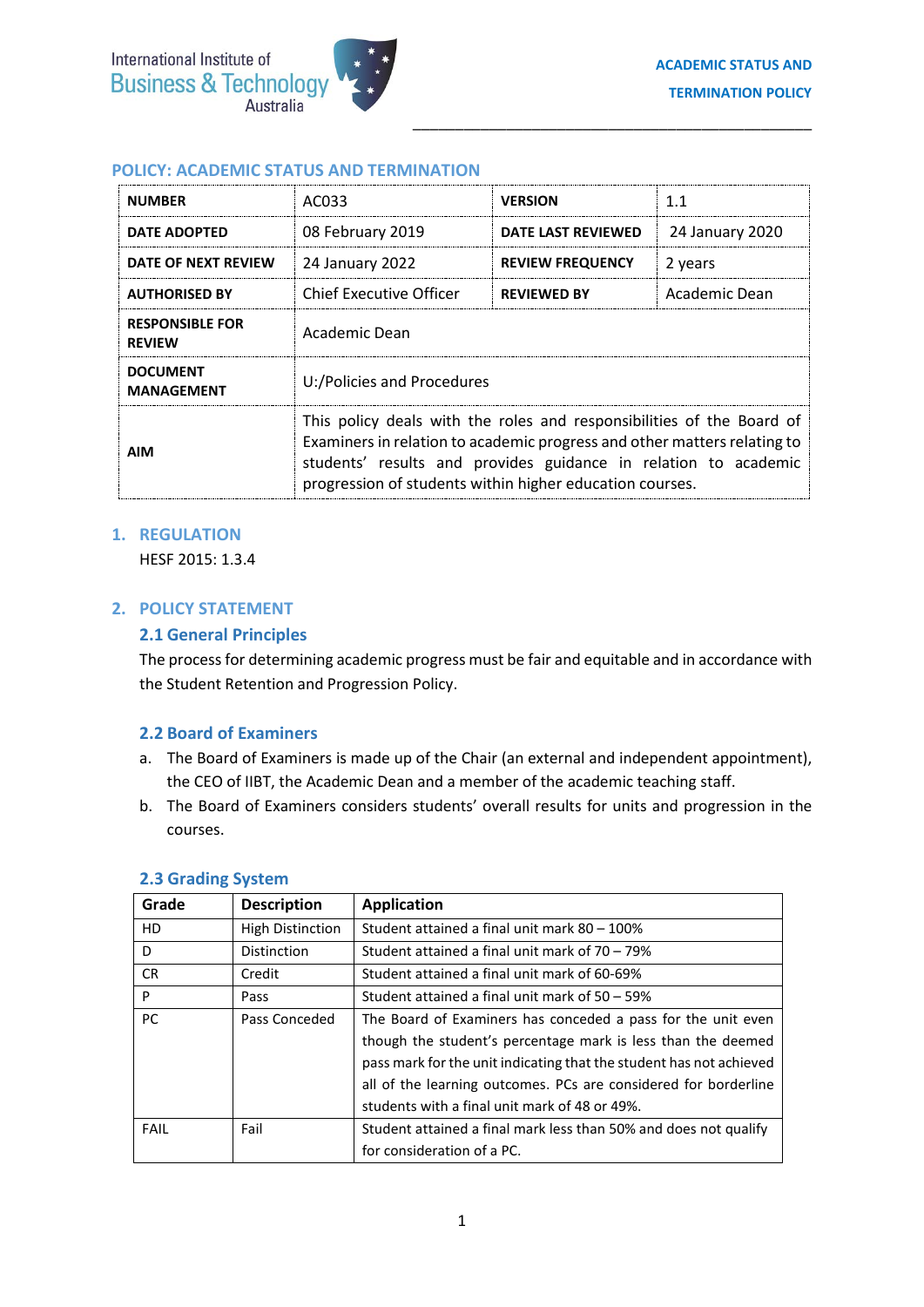

| <b>PS</b> | Pass after             | Student has passed the unit following further or supplementary |
|-----------|------------------------|----------------------------------------------------------------|
|           | further or             | assessment. The maximum unit grade that a student can get      |
|           | supplementary          | after a supplementary assessment is 50%.                       |
|           | assessment             |                                                                |
| FS        | Fail after further     | Student has failed the unit following further or supplementary |
|           | or                     | assessment                                                     |
|           | supplementary          |                                                                |
|           | assessment             |                                                                |
| ANN       | <b>Result Annulled</b> | Student has been found guilty of academic misconduct and a     |
|           | due to                 | penalty of an ANN grade has been imposed.                      |
|           | Academic               |                                                                |
|           | Misconduct             |                                                                |

# **3. ACADEMIC STATUS**

Academic status for enrolled students will be determined by the Board of Examiners at the end of each study period and records for reasons for their decision will be maintained.

| <b>Academic Status</b> | <b>Description</b>                                                                         |  |
|------------------------|--------------------------------------------------------------------------------------------|--|
| Good Standing          | The student is achieving satisfactory course progress and is permitted to continue in      |  |
|                        | the course and to re-enrol.                                                                |  |
| At-Risk                | The student is 'at-risk' of not achieving satisfactory course progress but is permitted to |  |
|                        | continue in the course and to re-enrol, under such conditions as may be determined         |  |
|                        | by the Academic Dean.                                                                      |  |
| Terminated             | The student has not achieved satisfactory course progress and is terminated from the       |  |
|                        | course. The student is not permitted to continue in the course or to re-enrol in the       |  |
|                        | course without appropriate approval.                                                       |  |

## **3.1 Academic Status will be one of the following three categories:**

The entitlement to re-enrol and continue in a course is, in all cases, subject to any other restrictions or prohibitions imposed on the student (for example, a prohibition on enrolment due to outstanding fees or misconduct).

# *3.1.1 Academic Status: Good Standing*

All students enrolled in a course are expected to achieve satisfactory academic progress. A student is considered to be achieving satisfactory academic progress if they pass more than 50% of enrolled units each study period.

# *3.1.2 Academic Status: At-Risk*

The criteria for determining At-Risk status is as follows:

- a. If a student fails 50% or more of the units they are enrolled in, in a trimester, they will be placed on 'at-risk' status.
- b. The student's 'at-risk' status may be continued into subsequent study periods until the student passes the units they had failed.
- c. If a student is identified as 'at-risk' of not achieving satisfactory academic progress, the Academic Dean is responsible for contacting the student in writing and implementing the IIBT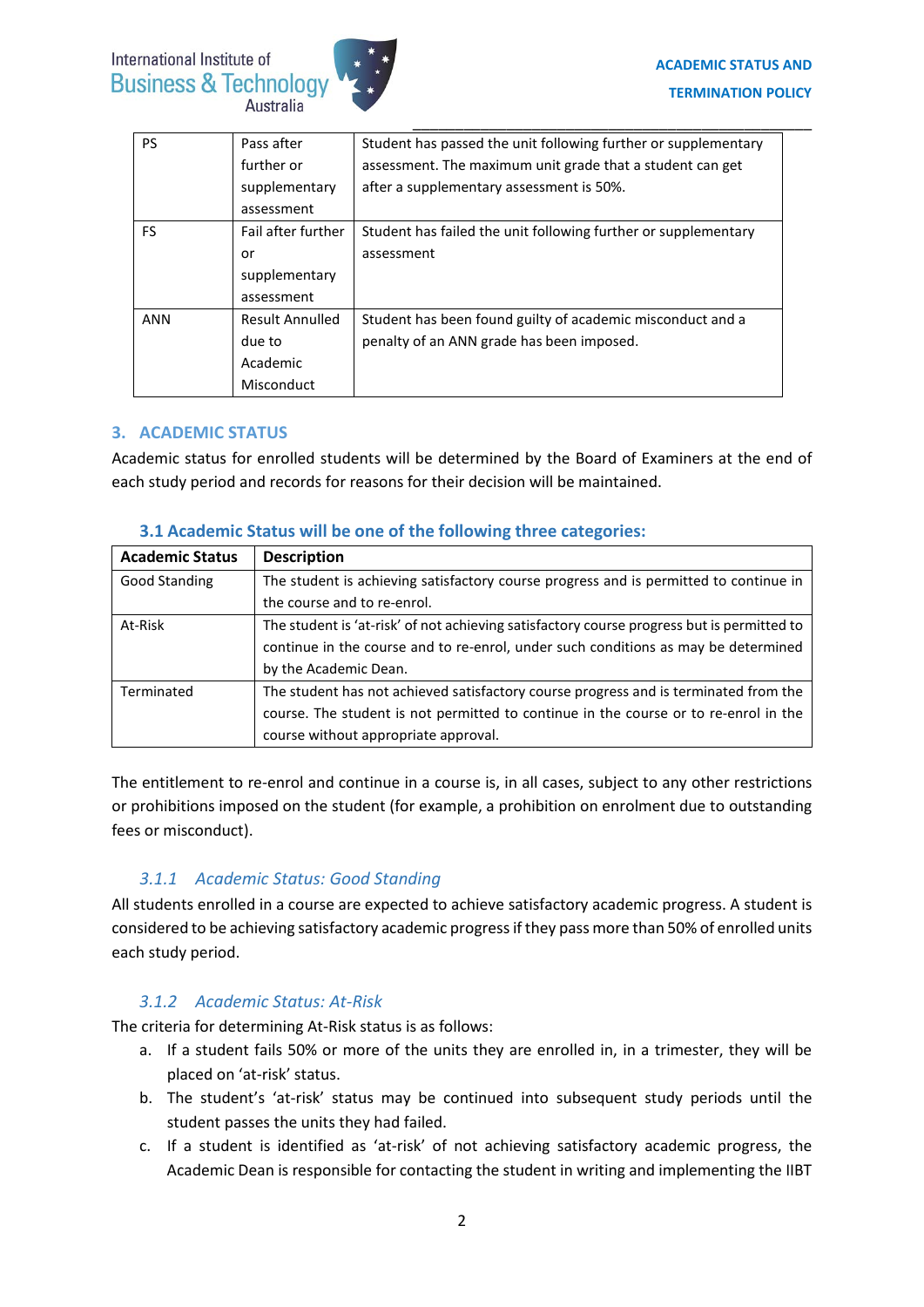

Where a student meets the criteria for 'at-risk' status for a second consecutive study period, and is at risk of being terminated from the course, it is essential that the student be provided with appropriate academic counselling. It is the responsibility of the Academic Dean to ensure that this occurs in conjunction with IIBT's *Students At-Academic-Risk Policy*.

# *3.1.3 Return to Good Standing*

A student with an academic status of Conditional will be returned to Good Standing in the subsequent study period if they meet all of the following criteria:

- a. Pass any previously failed units that resulted in their Conditional status;
- b. Meet all conditions that may have been set down in relation to Conditional status;
- c. No longer meet the criteria for Conditional or Terminated.

# *3.1.4 Academic Status: Terminated*

The act of terminating a student from a course on academic performance grounds constitutes the decision that the student has not achieved satisfactory course progress.

The criteria for terminating academic status are as set out below. Normally a student will not be terminated unless they have an academic status of 'at-risk' in the study period just ended.

# *3.1.4.1 Termination after Two Study Periods*

A student may be given an academic status of Terminated if they have a current academic status of Conditional **and** one or more of the following Terminated Status criteria are met:

| <b>Criteria</b> |                                                            |  |
|-----------------|------------------------------------------------------------|--|
|                 | Fail 50% or more of enrolled units in current study period |  |
|                 | Fail any unit a third time                                 |  |

## *3.1.4.2 Advice of Terminated Status*

Any student terminated from a course will receive formal notification of this decision via a formal notification letter. The formal notification letter will be sent by the Academic Dean.

# *3.1.4.3 Student Agreement Regarding Conditions*

IIBT may place conditions associated with course progression upon a student and specify these conditions in a student agreement.

When required, students will sign and adhere to a student agreement outlining conditions for continued enrolment.